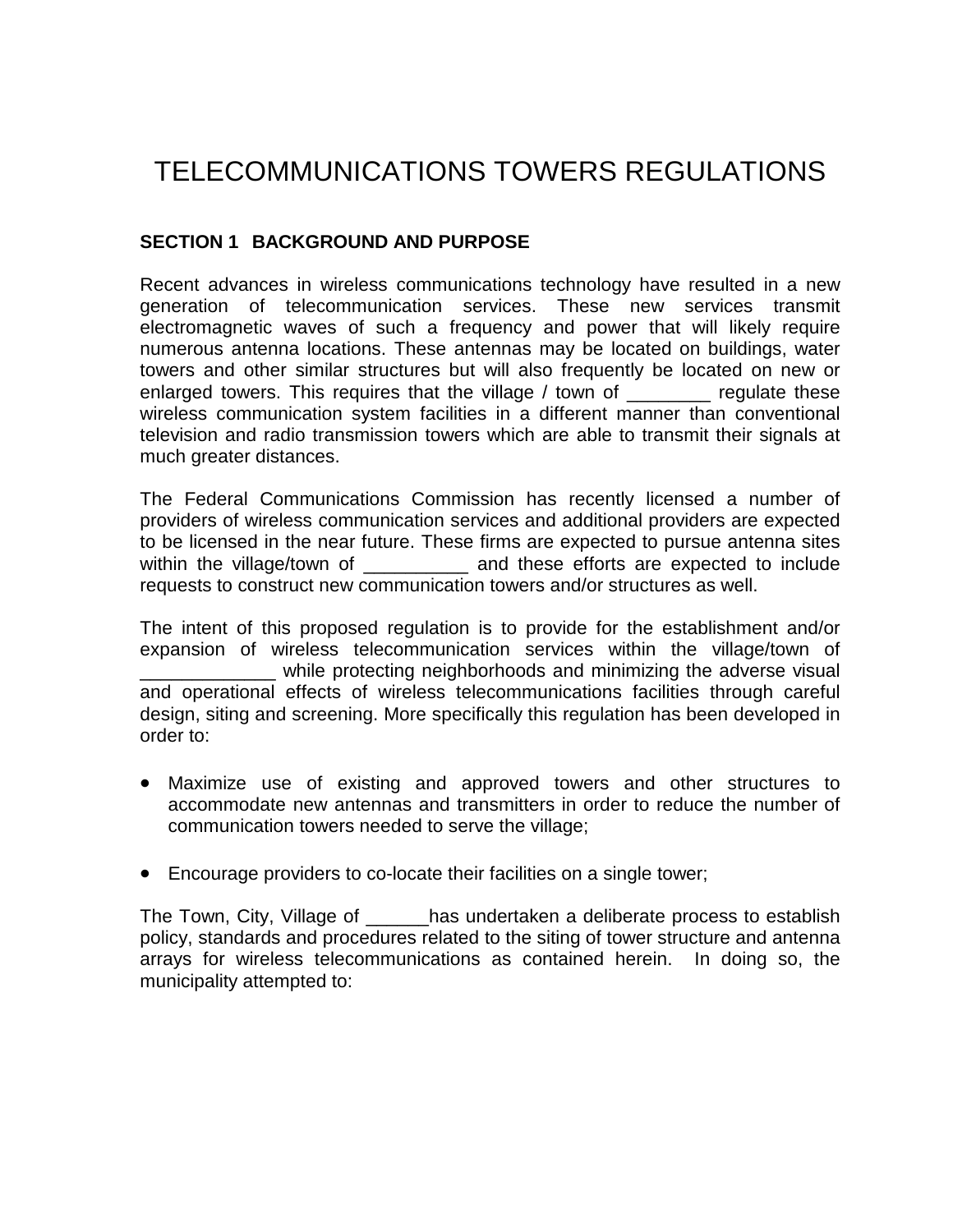- Preserve property values and development opportunities
- minimize the visual impact of towers
- minimize the number of towers and their heights
- promote safety, general welfare and quality of life
- assure adequate access to wireless communication service for the community

#### **SECTION 2 DEFINITIONS**

ANTENNA: A system of electrical conductors that transmit or receive radio frequency waves. Such waves shall include, but not be limited to, radio, television, cellular, paging, personal communication services, and microwave communications. The frequency of these waves generally range from 10Hertz to 300 megahertz , but can be higher as technology advances.

BTS (base transceiver station): the central cell facility that contains all the receivers, transmitters and other apparatus needed for cellular/PCS operation.

CAPACITY: The number of mobile users that can realistically be serviced by a BTS.

COVERAGE: The general term that describes the ability of a BTS to send and receive wireless signals of sufficient strength to provide reliable cellular/PCS service

CO-LOCATION means locating wireless communications facilities from more than one wireless communications services provider on a single site.

- EAF: Environmental Assessment Form
- EPA: The Environmental Protection Agency
- FAA: The Federal Aviation Administration
- FCC: The Federal Communications Commission

GUYED TOWER: A construction technique that uses stabilizing cable to provide lateral support for a tower.

HEIGHT OF TOWER: means the vertical distance measured in feet from the average existing level of the ground surrounding the tower and within 10 feet thereof to the top point of the tower including any antenna or other appurtenances. The existing elevation shall mean the actual or approved elevation of the property at the time of application.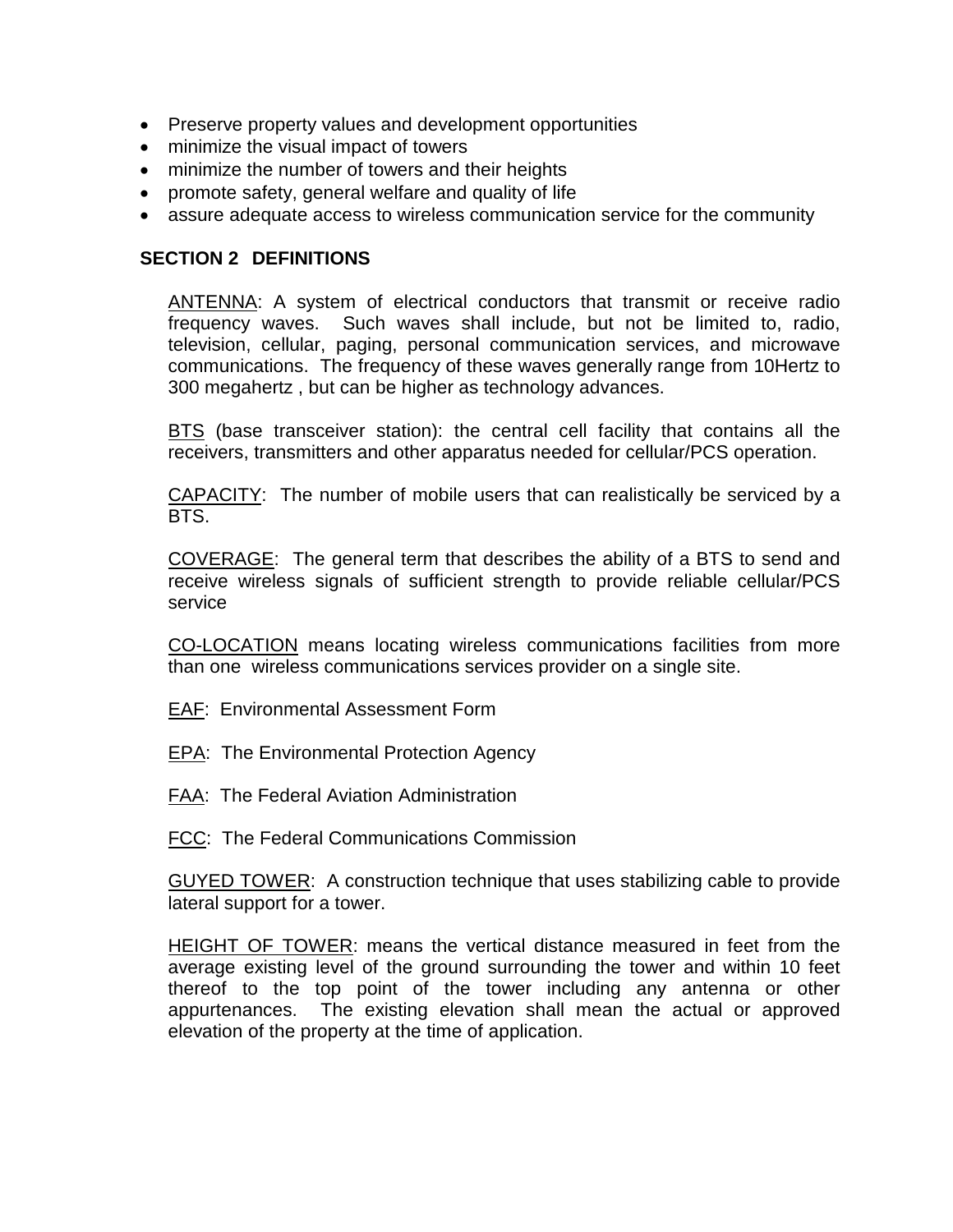INTERFERENCE: Any electromagnetic radiation or noise that is not the desired signal.

LATTICE TOWER: Description of the type of tower construction typified by cross-bracing between three posts that constitute a rigid antenna support structure.

MONOPOLE TOWER: A unified self-supporting structure typified by a smooth tapered steel pole similar to roadway light supports.

NETWORK: The general term used to describe all the BTS facilities and equipment required to provide cellular/PCS services.

**NIER: Non-Ionizing Electromagnetic Radiation** 

PATH LOSS: The attenuation experienced by the radio waves as they propagate from the BTS to the mobile phone or from the mobile phone to the BTS. Path loss will be the same for either direction over short periods of time.

SATELLITE ANTENNA: Shall be any parabolic dish, antenna or other device or equipment of whatever nature or kind, the primary purpose of which is to receive television, radio, light, microwave, or other electronic signals, waves and/or communications from space satellites.

SEQR: State Environmental Quality Review as described in 6 NYCRR Part 617.

TELECOMMUNICATIONS: The transmission and reception of audio, video, data, and other information by wire, radio, light, and other electronic or electromagnetic systems.

TELECOMMUNICATION TOWER: A structure intended to support wireless communications equipment used to receive and/or transmit electron magnetic waves. Design examples of towers might include but may not be limited too (a) self-supporting lattice (b) guyed and (c) monopoles structures (d) water towers.

TOWER OPERATOR: The owner, manager and/or management firm of a telecommunication tower.

WIRELESS TELECOMMUNICATION SERVICES means licensed wireless telecommunications services including, but not necessarily limited to: cellular, personal communications services (PCS), specialized mobilized radio (SMR), enhanced specialized mobilized radio (ESMR), paging and other types of telecommunications services that are or may be marketed to the general public.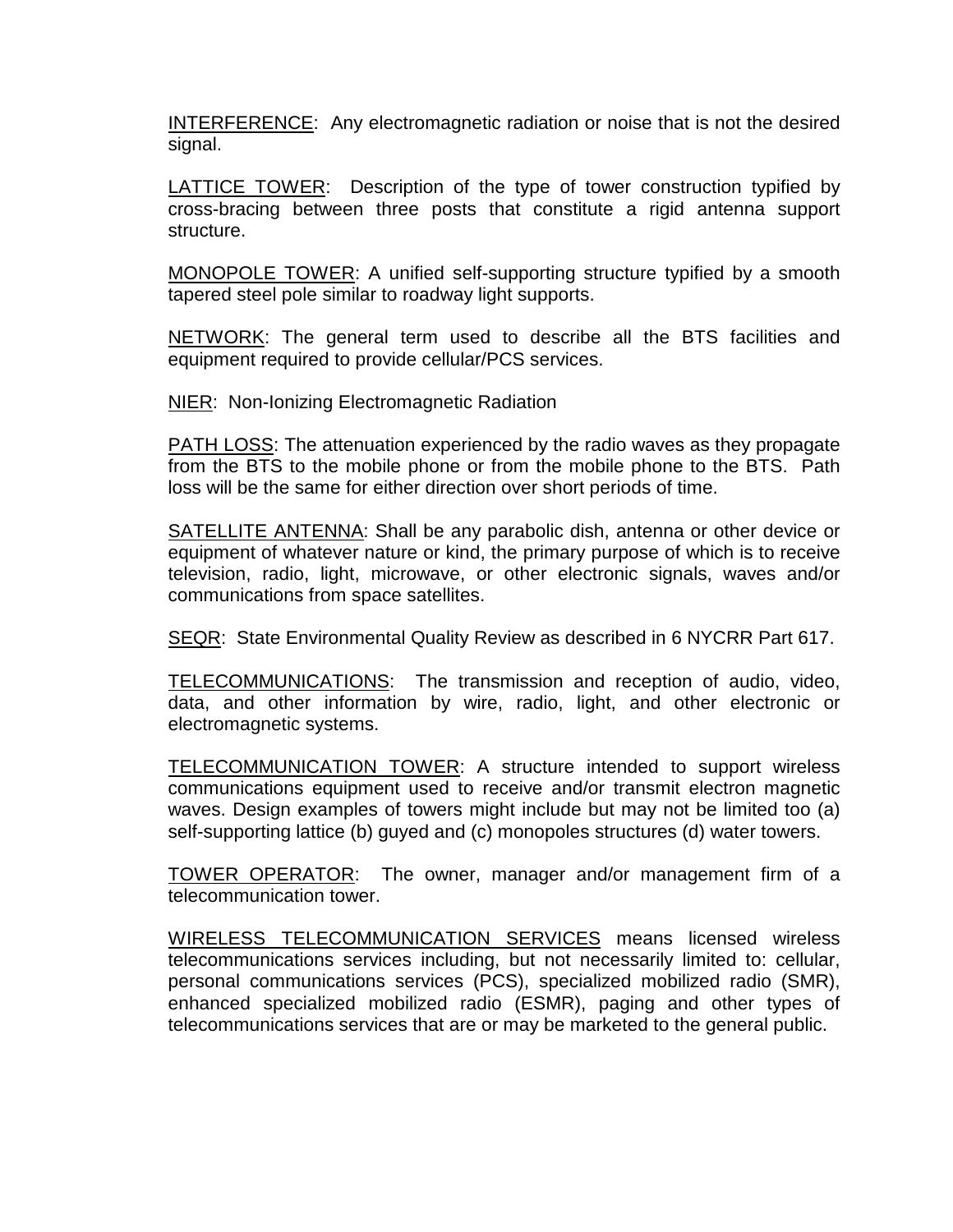WIRELESS TELECOMMUNICATION SITE means a facility operated by a licensed wireless telecommunication service provider which consists of the equipment and structures involved in receiving or transmitting electromagnetic waves associated with wireless telecommunications services.

# **SECTION 3 APPLICATION PROCEDURES**

- A. No communication installation, transmission tower, telecommunication tower, communication tower, accessory facility or structure, free-standing tower and/or pole or transmission reception antenna shall henceforth be erected, moved, changed or altered other than replacement in kind except after the approval in conformance with the provisions of these regulations.
- B. No existing structure shall be modified to serve as a transmission tower, telecommunication tower, communication tower accessory facility or structure freestanding tower, antenna and/or pole unless in conformity with this local law and other laws of the Town/Village/City.
- C. Applicant must provide a copy (in applicants name) of the certificate of need OR appropriate FCC License issued by the FEDERAL COMMUNICATIONS COMMISSION to provide the telecommunication services that the proposed tower is designed to support. If the appropriate applicant FCC license has not been issued, applicant must show proof that the application has been filed and accepted by the Federal Communications and is under review for the granting of applicants license. "Speculative" applications of any type shall not be considered or acted upon by the town or village planning board.
- D. All applications for installation of a new telecommunications tower shall be accompanied by a report containing the information hereinafter set forth. The report, shall be signed by the tower operator, and contain the following information:
	- 1. Name (s) and address (s) of person(s) preparing the report
	- 2. Name (s) and address (s) of the property owner, operator and the applicant
	- 3. Postal address and tax map page, block and lot or parcel number of the property
	- 4. Zoning District in which the property is situated
	- 5. Size of the property on which the proposed construction is to occur and the location of all adjoining lot lines within 500 feet.
	- 6. Location of nearest residential structure measured in feet;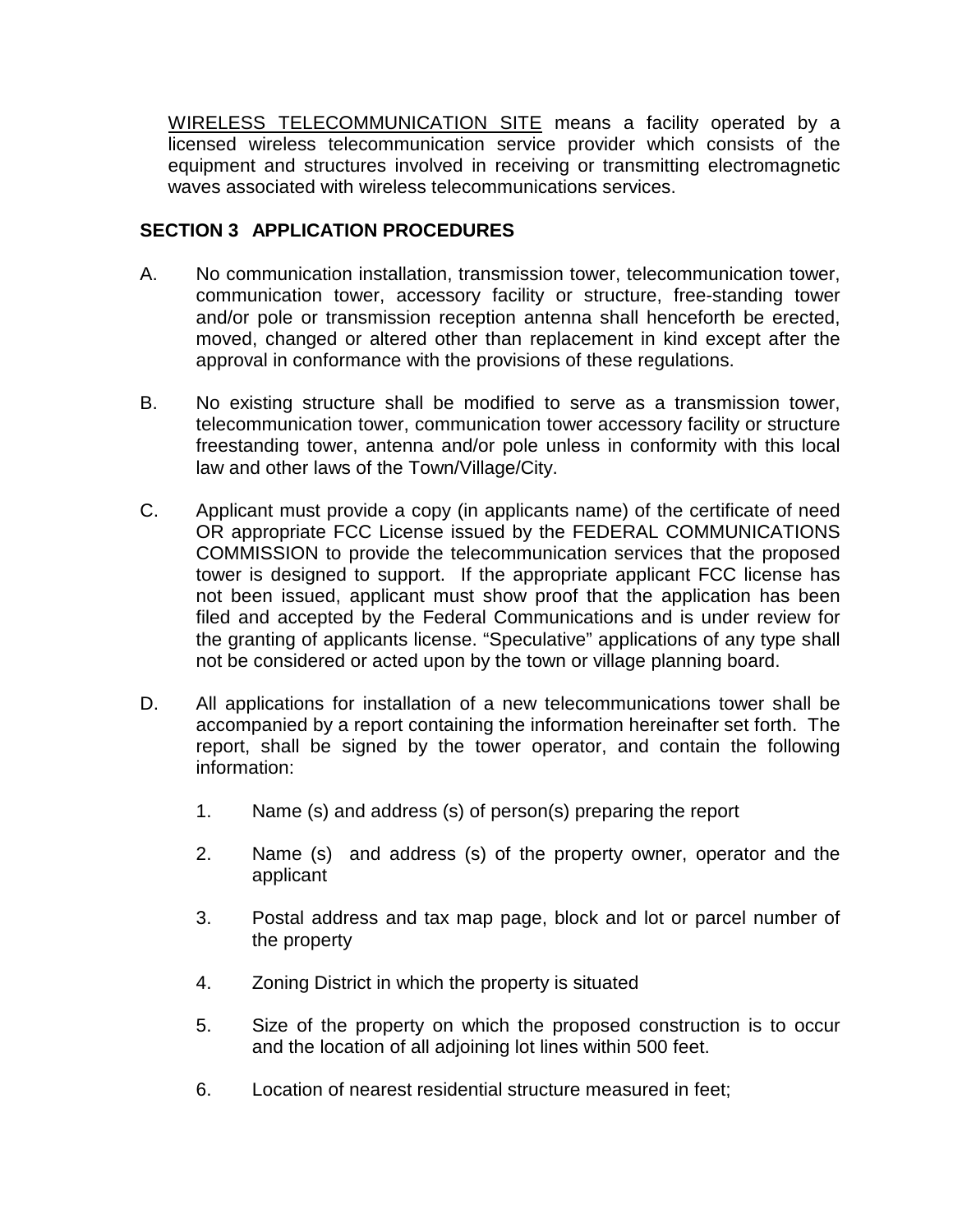- 7. Location of nearest occupied residential structure measured in feet.
- 8. Location of all structures existing and proposed on the property, which is the subject of this application.
- 9. Location, size and height of all proposed and/or existing antennae and all appurtenant structures;
- 10. Type, size and location of all proposed and existing mitigating landscaping
- 11. The number, type, and design of the tower and antenna (e) proposed and the basis for the calculations of tower and system capacity.
- 12. The make, model and manufacturer of the Communications Tower and antenna(e) with supporting construction details.
- 13. A description of the proposed tower and antenna(e) and all related fixtures, structures, appurtenances and apparatus, including but not limited to, height above grade materials, color and lighting.
- 14. The frequency, modulation and class of service of radio equipment
- 15. Applicant's proposed tower maintenance and inspection procedures and records systems.
- 16. Certification that NIER levels at the proposed site are within threshold levels adopted by the FCC
- 17. Certification to the Town/Village/City that the tower and attachments both are designed and constructed ("As Built") to meet all State and Federal structural requirements for loads, wind, ice, etc.
- 18. A professionally prepared contour radio propagation map showing anticipated coverage from the site proposed.
- D. The applicant shall submit a complete long EAF, pursuant to SEQR, Type I/II and a complete Visual Environmental Assessment form (visual EAF addendum). The Town / Village Planning Board, as lead agency may require submission of a more detailed visual analysis based on the results of the Visual EAF. In addition the applicant shall address the environmental flight path of area species.

## **SECTION 4 SITING PREFERENCES**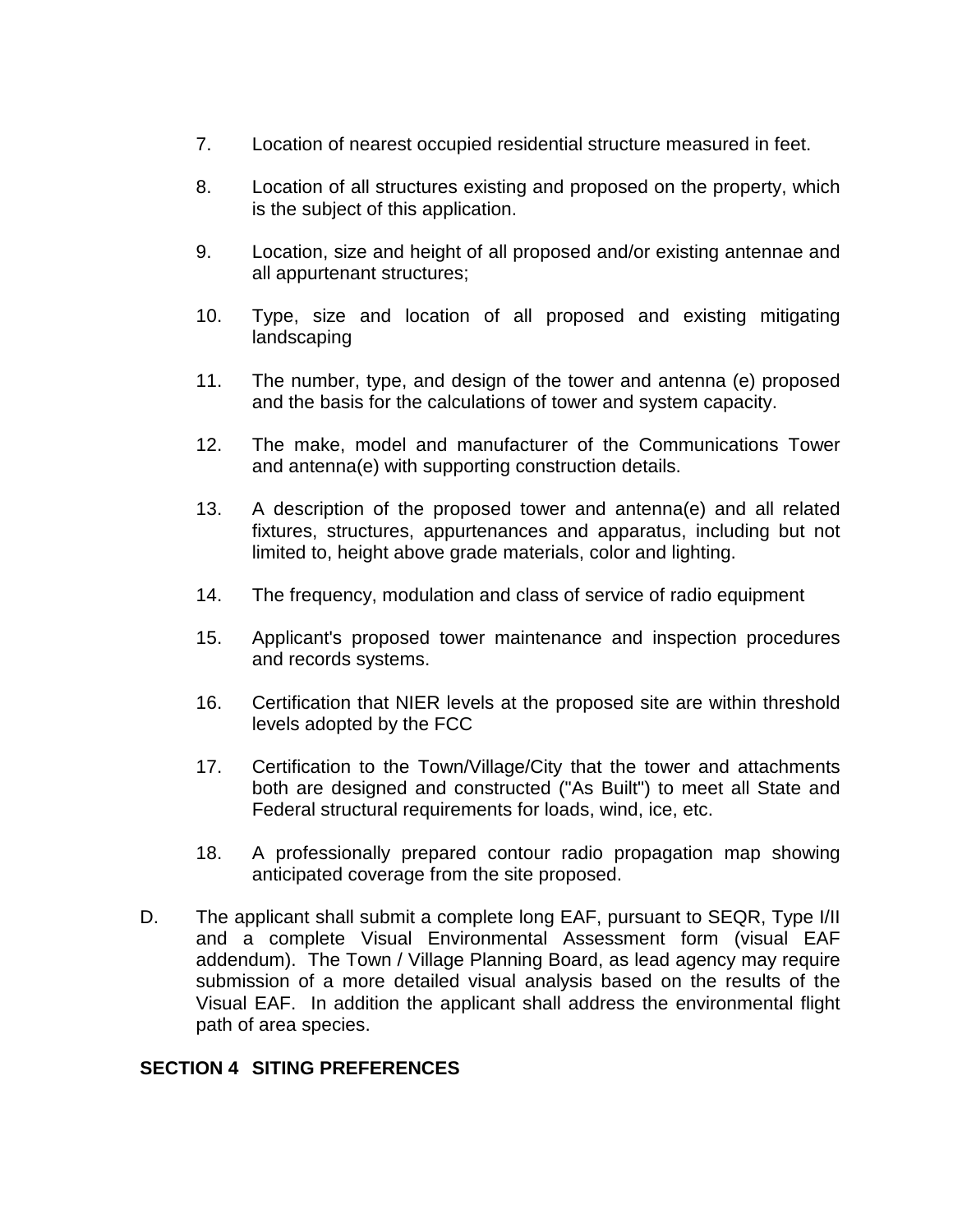#### A. Shared use of existing towers

At all times, shared use of existing towers shall be preferred to the construction of new towers. An applicant shall be required to present an adequate report inventorying existing towers within a reasonable distance of the proposed site and outlining opportunities for shared use of existing facilities as an alternative to a proposed new tower.

- 1. An applicant proposing to share use of an existing tower shall be required to document intent from an existing tower owner to allow shared use.
- 2. The Board shall consider a new telecommunication tower where the applicant adequately demonstrates that shared usage of an existing tower or other structure is impractical. The applicant shall be required to submit a report demonstrating good-faith efforts to secure shared use from existing towers as well as documentation of the physical and/or financial reasons why shared usage is not practical. Written requests and responses for shared use shall be provided.
- B. Shared usage of site with new tower (clustering)

Where shared usage of an existing tower is found to be impractical, the applicant shall investigate shared usage of an existing tower site for its ability to accommodate a new tower and accessory uses. Documentation and conditions shall be in accordance with Subsections A (1) and A (2) above.

C. New Tower at a New Location

The Board shall consider a new telecommunications tower on a site not previously developed with an existing tower. The applicant shall adequately demonstrate that shared usage of an existing tower site is impractical and shall submit a report demonstrating good-faith efforts to secure shared use from existing tower, as well, as documentation of the physical and/or financial reasons why shared usage is not practical. (Written requests and responses for shared use inquiries shall be provided.) Information regarding the required need for the new telecommunications tower shall be required to the form of empirical data illustrating said need.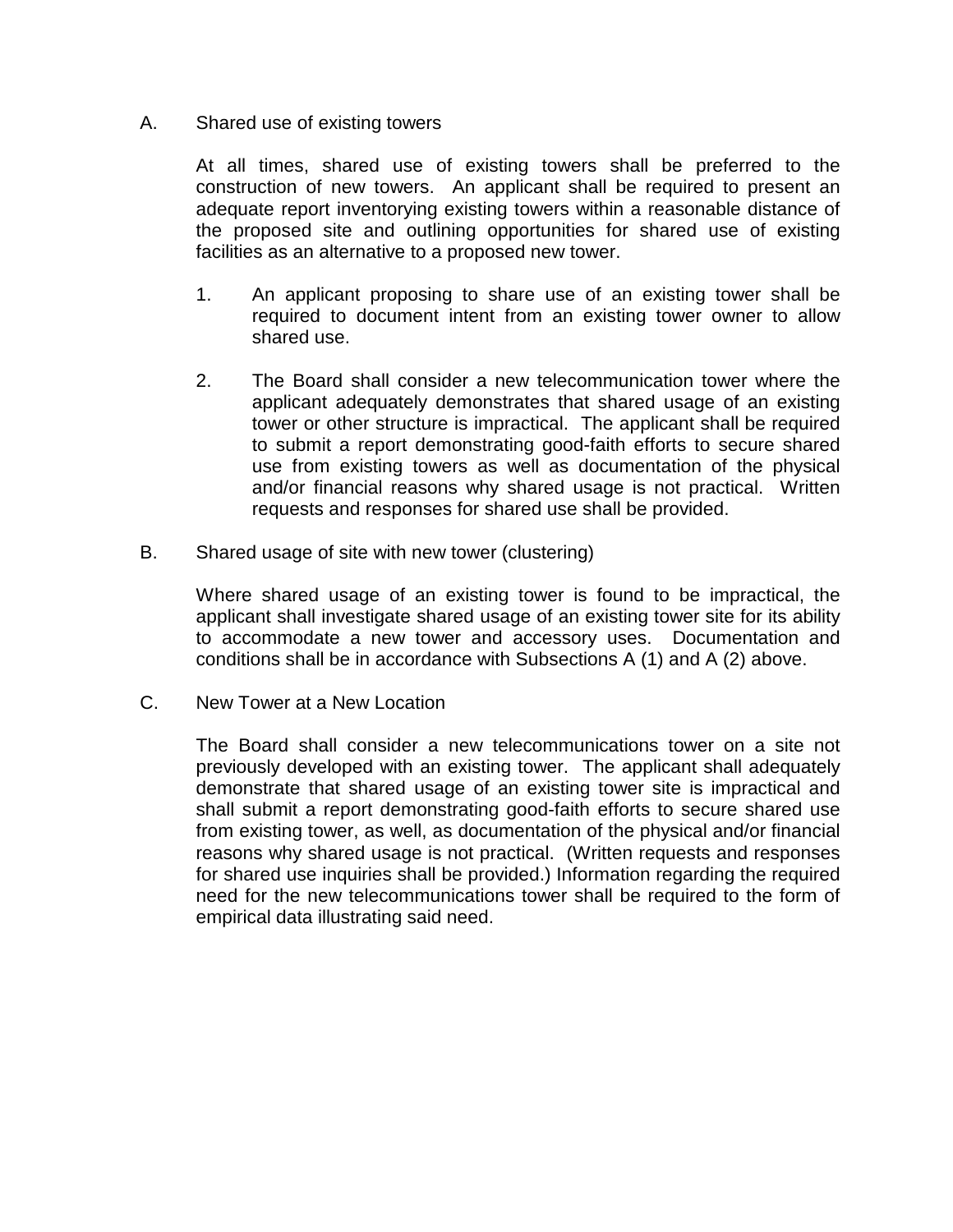D. Future shared usage of new towers

The applicant must examine the feasibility of including a telecommunication tower in his proposed plan that will accommodate future demand for reception and transmitting facilities.

The Board reserves the right to impose reasonable conditions regarding reservation of tower space for future antennae including height, orientation and power and restriction or elimination of restrictive use covenants as part of tower use contracts and preservation of reasonable fee structures as part of the contract.

# **SECTION 5 STANDARDS APPLICABLE TO NEW TOWERS**

A. Siting Considerations

There will be no approval granted to proposals to construct new telecommunications towers and/or accessory structures or facilities within 1500 feet of the following areas of County-wide and inter-community significance:

- 1. Seaway Trail (measurement from the road centerline)
- 2. NYS Wildlife Management Areas (measurement made from property line or official designation boundary.)
- 3. State or County Forests (measurement made from property line or official designation boundary.)
- 4. Federal/State designated Historic Districts (measurement made from property line or official designation boundary.)
- 5. Shorelines of the St. Lawrence River, Racquette Lake, Oswegatchie River, Grasse River, Racquette River, Black Lake or Cranberry Lake (measurement made from the shoreline, as determined on USGS 7.5" quadrangle topographic maps.)
- 6. The following resource areas as defined by the Town / Village of \_\_\_\_\_\_\_\_\_\_:
	- •
	- •
	- <<< Insert local community resources here >>>.
	- •
	- •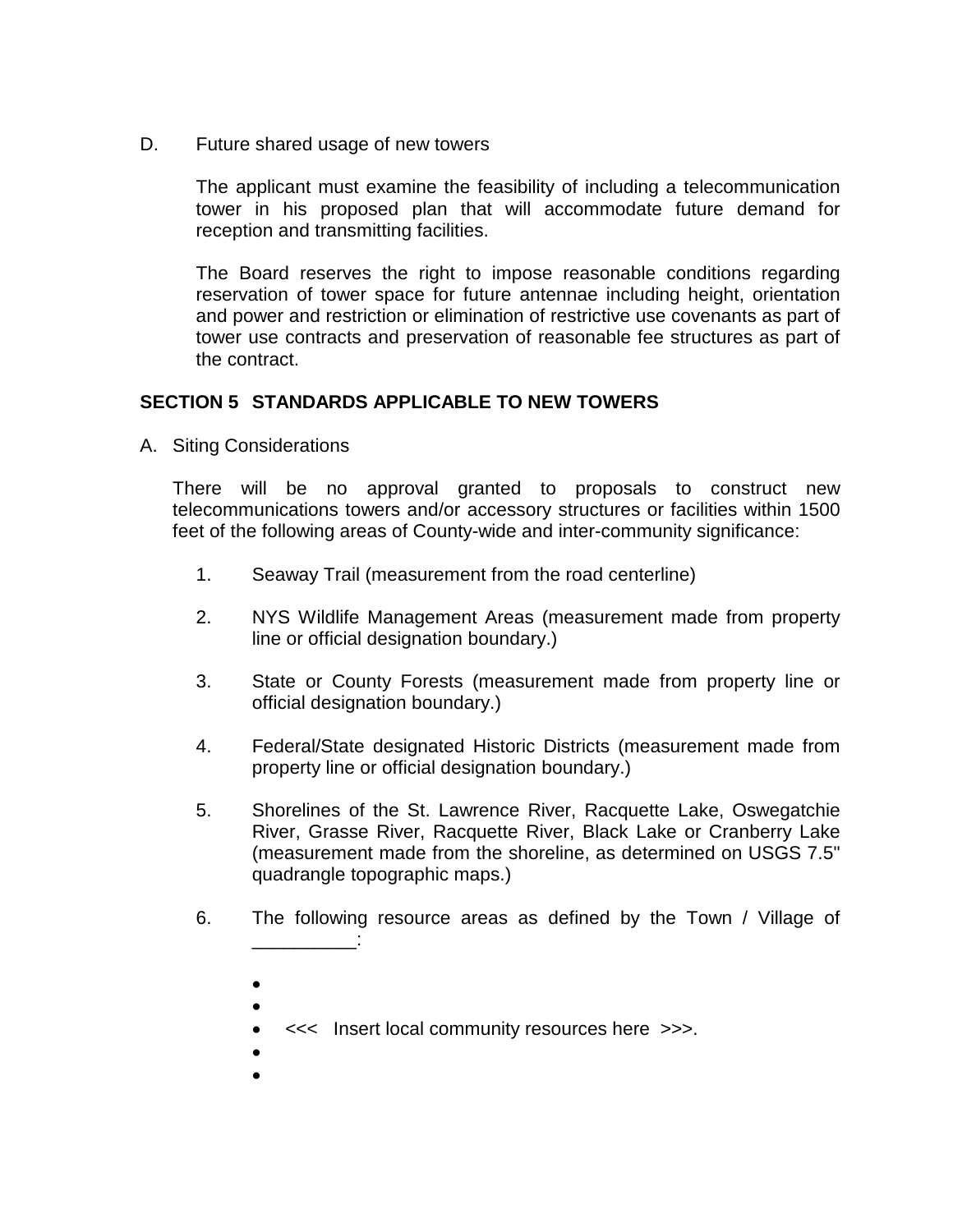- B. Lot size and setbacks for new towers
	- 1. All proposed telecommunication tower and accessory structures shall be located on a single parcel and a set back from abutting residential parcels, public property or street lines a distance sufficient to contain on-site substantially all ice-fall or debris from tower failure and preserve the privacy of the adjoining residential properties.
	- 2. Lot size of parcels containing a tower shall be determined by the amount of land required to meet the setback requirements; If the land is to be leased, the entire lot required shall be leased from a single parcel.
	- 3. All tower bases shall be located at a minimum setback from any property line a minimum distance equal to one and one half (1-l/2) time the height of the tower.

Accessory structures shall comply with the minimum setback requirements in the underlying zoning district.

C. Visual impact assessment

The Board shall require the applicant to undertake a visual impact assessment of any proposed new towers or any proposed modification of an existing tower. The visual impact assessment shall include:

- 1. A "Zone of Visibility Map ", provided in order to determine location where the tower may be seen.
- 2. Pictorial representatives of "before and after" views from key viewpoints both inside and outside of the town, including but not limited to state highways and other major roads, state and local parks, and areas of aesthetic interest.
- 3. Alternative tower designs and color schemes.
- 4. Description of visual impact of the tower base, guy wires and foundations, accessory buildings and overhead utility lines from abutting properties and streets/roads.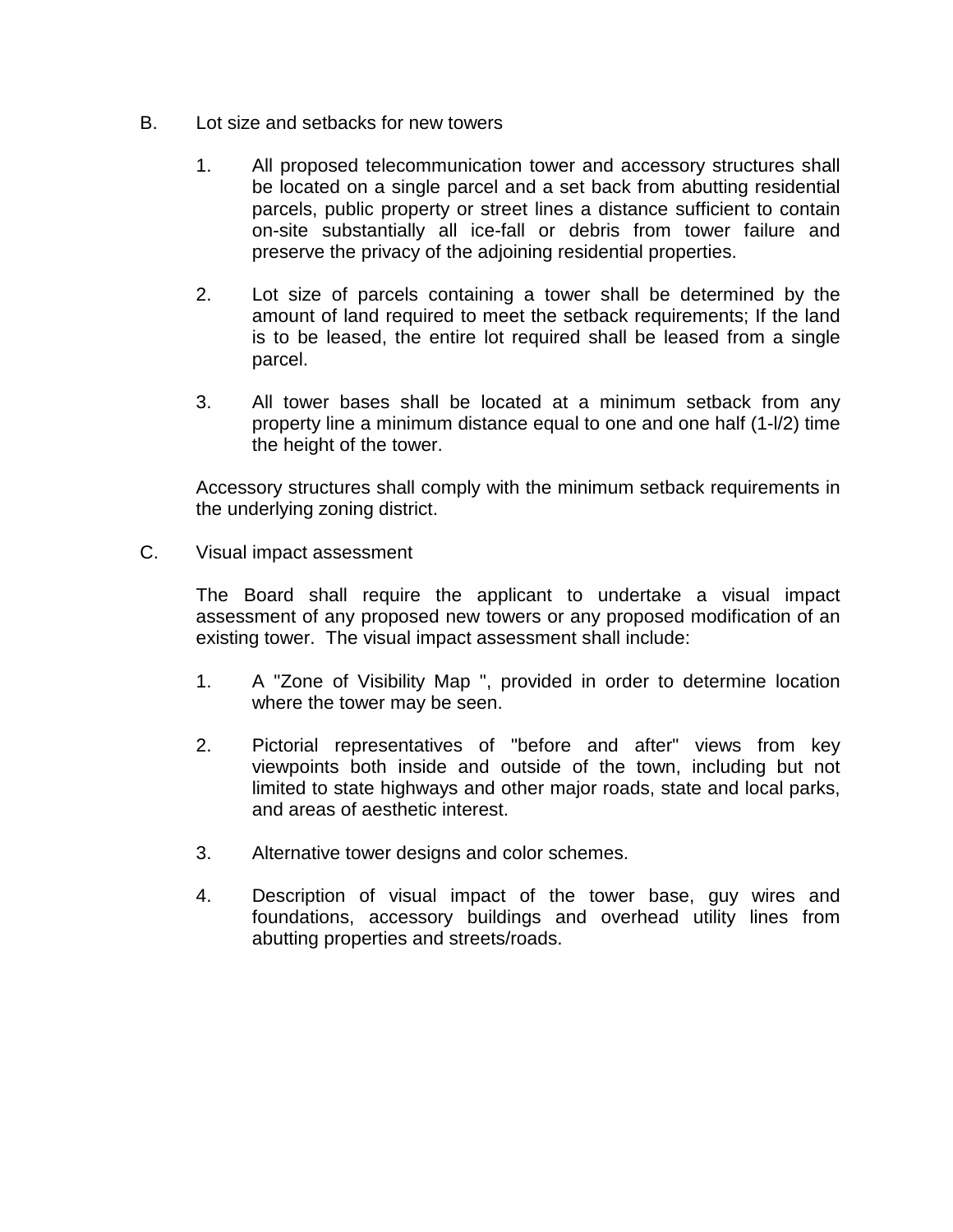## D. New tower design

Alternative designs shall be considered for new towers, including lattice and single pole structures. The design of a proposed new tower shall comply with the following:

- 1. Towers and antennas shall be designed to withstand the effects of the wind according to the standards designated by the American National Standards institute as prepared by the engineering departments of the Electronics Industry Association and Telecommunications Industry Association.
- 2. Unless specifically required by FAA or APA regulations, all towers shall have a finish compatible with the surrounding area that shall minimize the degree of visual impact.
- 3. The maximum height of any tower intended to be used as a telecommunication tower, shall not exceed that which shall permit operation without artificial lighting of any kind or nature in accordance with municipal, state and/or federal law and/or regulation.
- 4. The Board may request a review of the application by a qualified engineer for the evaluation of need for the design of any new tower.
- 5. Facilities shall maximize the use of building materials, colors and textures designed to blend with the ambient surroundings.
- 6. No portion of any tower or related structure shall be used for advertising purposes
- E. Screening

Deciduous or evergreen tree plantings may be required to screen portions of the tower and accessory structures from nearby residential property as well as from public sites known to include important views or vistas. Where a site abuts a residential property or public property, including streets, screening shall be required.

F. Access

Adequate emergency and service access shall be provided. Maximum use of existing roads, public or private, shall be made. Road construction shall, at all times, minimize grounds disturbance and vegetation cutting to within the toe of fill, the top of cuts or no more than ten (10) feet beyond the edge of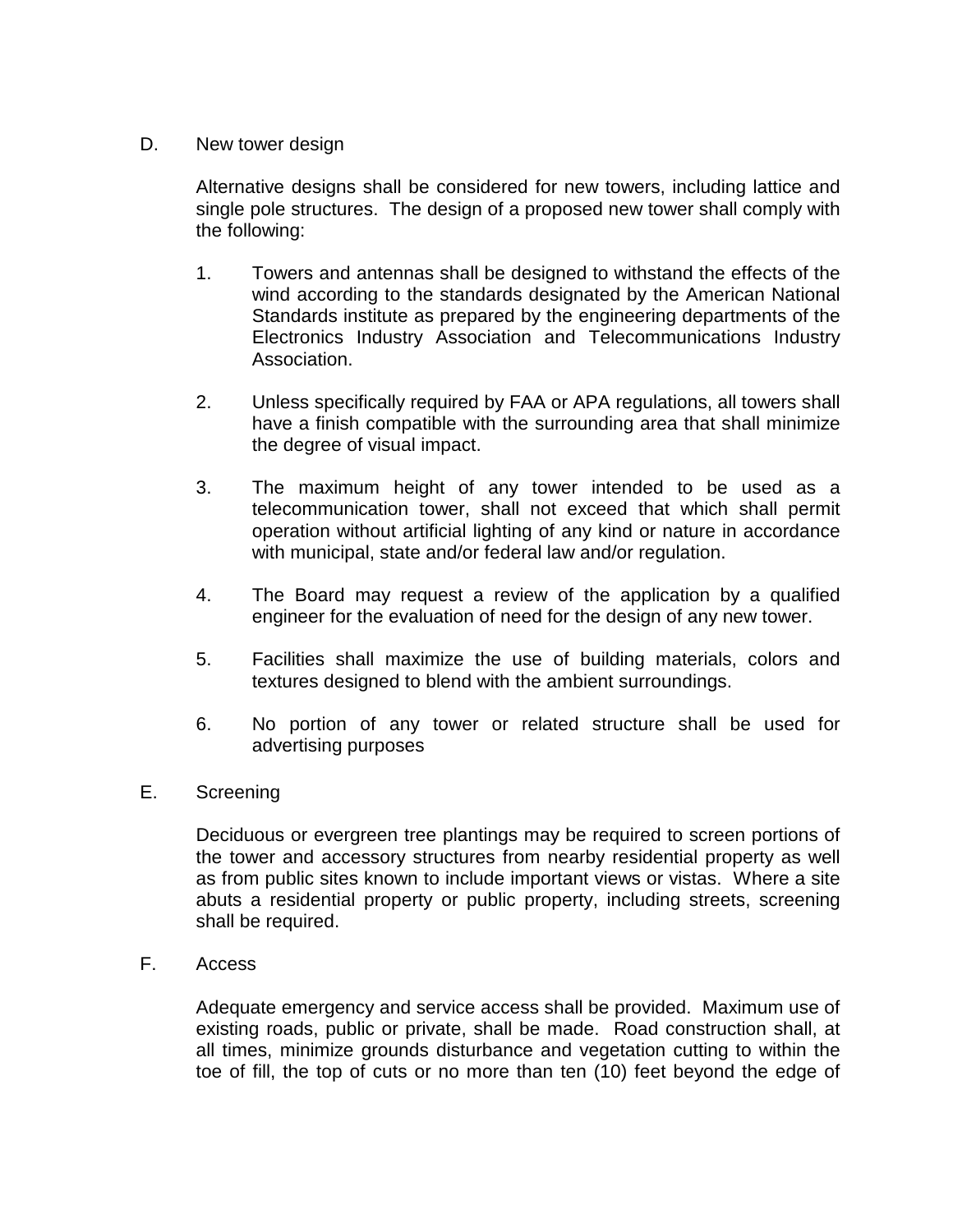any pavement. Road grades shall closely follow natural contours to assure minimal visual disturbance and reduce soil erosion potential.

G. Fencing

Sites of proposed new towers and sites where modifications to existing towers are proposed shall be adequately secured to prevent unauthorized access by the general public. Specifically:

- 1. all antennae communication towers, antenna towers, monopoles and other supporting structures including guy wires, shall be made inaccessible to children and constructed or shielded in such a manner that they cannot be climbed or run into and
- 2. transmitters and communication control points shall be installed such that they are accessible only to persons authorized by the licensee to operate or service them and
- H. Signage:
	- 1. Telecommunication towers/facilities shall be permitted one sign no larger than two (2) square feet to provide adequate notification to persons in the immediate area of the presence of an antenna that has transmit capabilities. The sign shall also contain the names (s) of the owner(s) and operator (s) of the antenna(e) as well as emergency phone number(s).
	- 2. The sign shall be located so as to be visible from the primary access point to site. No other signage shall be permitted on any antenna(e), antenna(e) supporting structure, monopole, or communication tower, structure unless required by Federal or State regulation.
- I. Color, Shape and Camouflage
	- 1. In scenic or historic area, companies are required to camouflage each tower, for example by putting it inside an artificial tree, a clock tower, a church steeple, silos or a flag pole.
	- 2. Wireless towers are required to paint wireless devices or supporting structures in a neutral color designed to blend in with the background. Large dish antennas (e.g. over six feet in diameter) are prohibited. Existing trees must be left as a buffer and additional trees may be required to be planted around the entire facility in order to provide screening.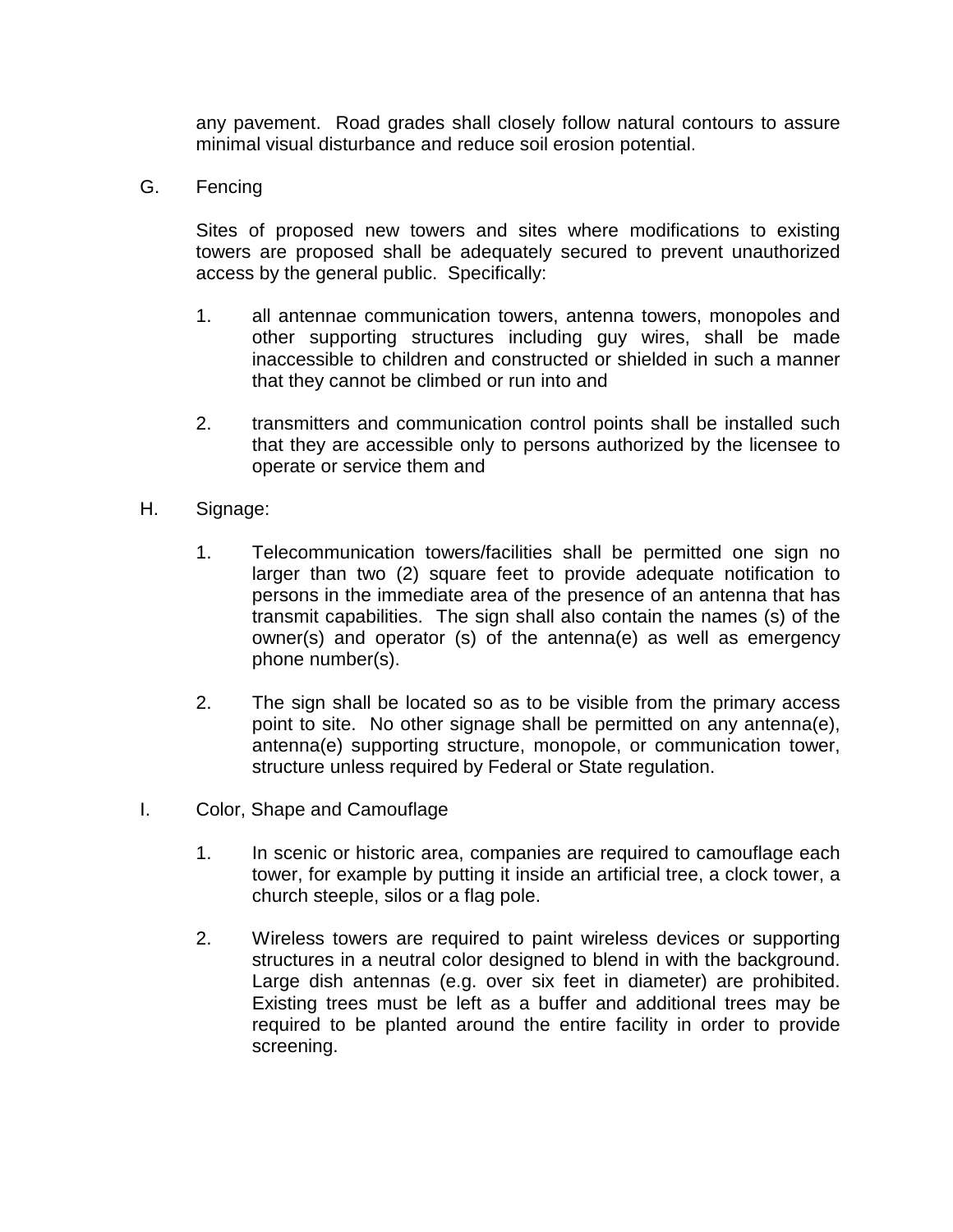#### J. Health Concerns – Testing and Reporting

Section 704 of the federal Telecommunications Act of 1996 allows localities to regulate wireless facilities on the basis of environmental or health effects. The tower company may be required to pay for regular inspections (annually) if such structure is located within 1000 feet of a residence or occupied structure and provide the local governments with a copy of the inspection report to assure continued compliance with FCC emissions standards.

#### K. NOTIFICATION

Applicants must notify landowners within a mile of proposed towers and/or antennas. Areas within 1,500 feet of the Seaway Trail, the applicant must notify the Seaway Trail Organization. Towns and villages having an approved Waterfront Revitalization Law must be notified prior to any discussions with landowners that own a site being considered within the Waterfront Overlay Area.

#### **SECTION 6 REVIEW PROCESS AND DECISIONS**

#### A. PROCEDURE

Within 62 days of receipt of a complete preliminary application as defined above, the Planning Board may approve the preliminary application or schedule a public hearing. If a public hearing is held, the Planning Board shall within 62 days of the completion of the hearing approve, approve with modifications or disapprove the preliminary application. Under the referral provisions of Section 239 of General Municipal Law, the Planning Board may not take final action on the application until a copy of the application has been forwarded to the St. Lawrence County Planning Board and that Board has taken action on it pursuant to Section 239-m of New York State General Municipal Law.

If a preliminary application is approved, the applicant and the Enforcement Officer shall be notified in writing by the Planning Board and a building permit issued within 10 days of receipt thereafter of a request from the applicant. The applicant shall not have to file a final site plan if the preliminary site plan is approved without modifications.

If the Planning Board approves the preliminary application with modifications the applicant shall submit a final detailed site plan to the Planning Board for final approval. Within 62 days of receipt of the application for final site plan approval, the Planning Board shall render a written decision to the applicant and Enforcement Officer, and such decision shall be signed by the Chairperson of the Planning Board.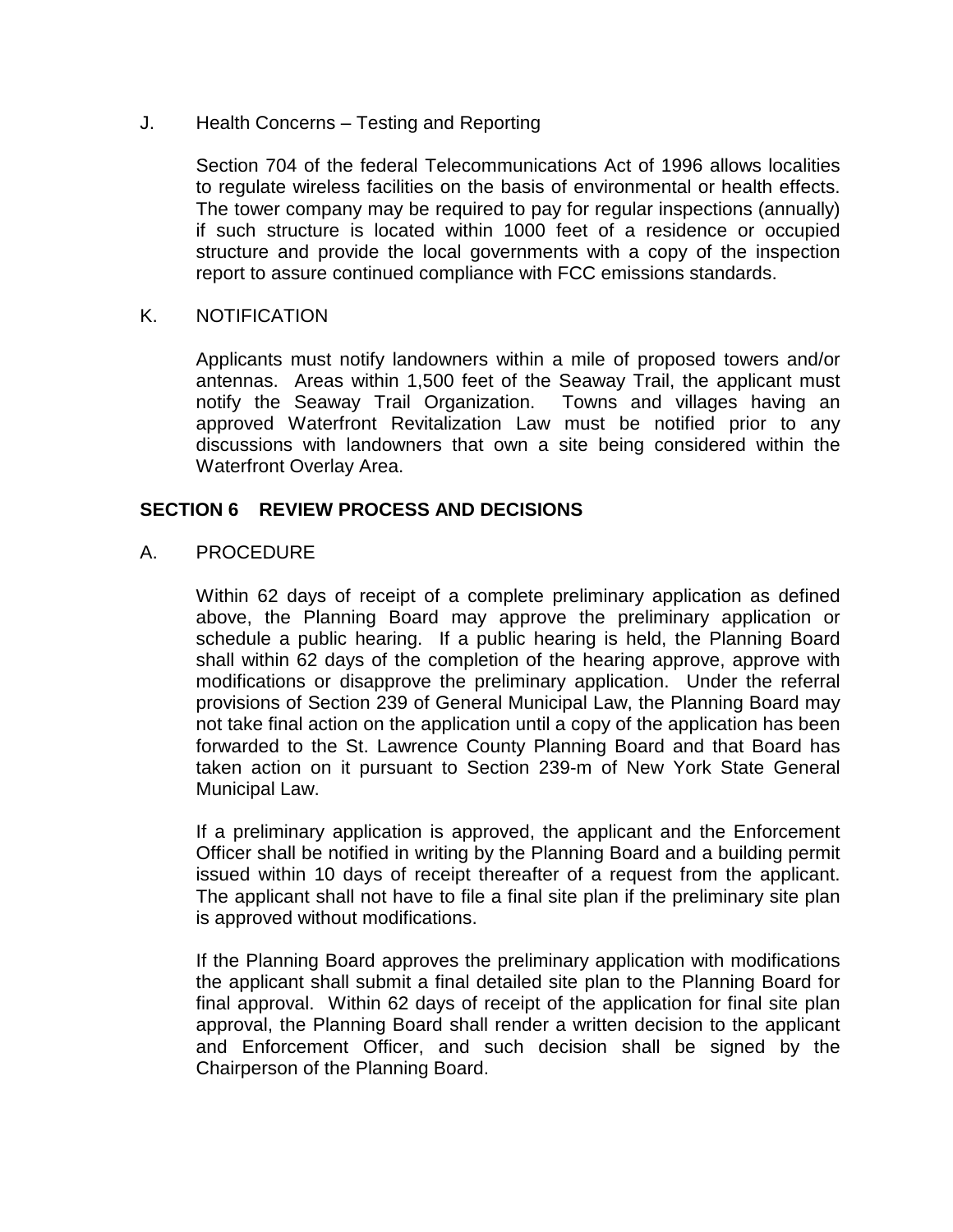## B. PUBLIC HEARINGS

All public hearings shall be conducted in compliance with the provisions of the NYS Open Meeting Laws.

#### C. TIME LIMITATIONS

The time periods within which Planning Board actions are required to act are the maximum times allowable. The Planning Board shall make every effort to act as quickly as possible in reviewing applications in order to minimize delays to the applicant.

## D. JUSTIFICATION AND NOTICE

- 1. The Planning Board shall apply all of the review standards described in this Local Law in reviewing site plans.
- 2. Decisions of the Planning Board shall be in writing and may include reasonable conditions to further the intent of this Local Law. Reasons for disapproval shall be clearly stated.
- 3. Decisions of the Planning Board shall be filed within five days in the office of the Town Clerk and a copy mailed to the applicant by certified mail, with return receipt requested.
- 4. Approval of a Site Plan by the Planning Board shall be valid for a period of one year from the date thereof for the purpose of obtaining a building permit. Failure to secure a building permit during the period shall cause the Site Plan approval to become null and void. No building permit shall be issued and no site work shall commence until all necessary permits and approvals from Town, County and State agencies are obtained and any required performance bond is filed with the Town Clerk.

## **SECTION 7 COMPATIBILITY WITH APPLICABLE STATE OR FEDERAL LAWS**

All towers approved must comply with all other regulations of the State or Federal government, including Federal Communications Commission (FCC) regulations applicable to environmental and health effects of both transmitters and receivers.

## **SECTION 8 REMOVAL OF TOWERS**

The applicant will provide a bond equal to the estimated cost of construction for the removal of such tower(s) due to nonuse for a period of six months or for noncompliance or discontinuance of use as determined by the municipality.